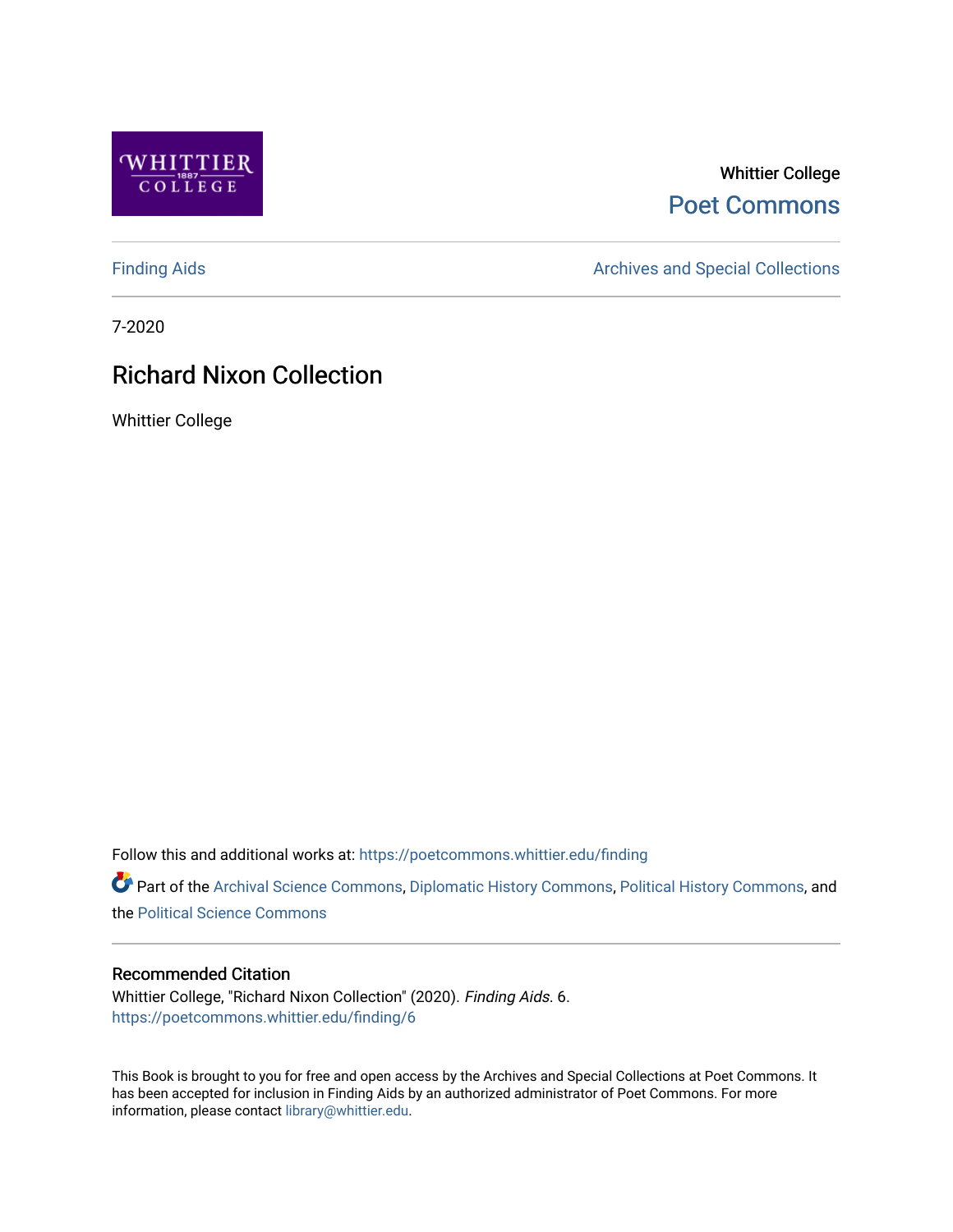## **Richard M. Nixon Collection**

Finding aid created by Whittier College - Wardman Library staff using RecordEXPRESS Whittier College - Wardman Library 7031 Founders Hill Road Whittier, California 90602 (562) 907-4247

Descriptive Summary

**Title:** Richard M. Nixon Collection **Dates:** 1930-1994 **Collection Number:** Nixon 2020 **Creator/Collector:** Nixon, Richard M. -- (Richard Milhous), -- 1913-1994; Whittier College Special Collections & Archives **Extent:** 577 linear feet **Repository:** Whittier College - Wardman Library Whittier, California 90602

**Abstract:** United States Politician Richard Milhous Nixon served as a member of the House of Representatives (1947-1950), the Senate (1950-1952), vice president (1952-1961), and the thirtyseventh president of the United States (1968-1974). Richard Nixon was born on his family's lemon farm in Yorba Linda, California, on January 9, 1913. During childhood, Nixon regularly attended Quaker services in Whittier, California, where the family moved in 1922 after the farm failed. Nixon's father ran a grocery store in Whittier. Nixon attended Whittier College, a Quaker institution, where he excelled as a student and debater. He was president of his freshman class and president of the student body during his senior year. Also, he played on the football team where he practiced hard and played tenaciously in occasional games. Graduating second in his class in 1934, he won a scholarship to study law at Duke University. After graduation, Nixon joined the law firm of Knoop and Bewley in Whittier and within a year became partner. At the age of 26, he was elected to the Whittier College Board of Trustees. During this time, Nixon met Thelma Catherine Patricia (Pat) Ryan, a high school teacher. They were married in 1940 and they had two daughters, Patricia and Julie. During World War II, Nixon entered the Navy as a lieutenant junior-grade in August 1942. After the Navy, a group of Whittier Republicans asked him to run for Congress, he accepted and began his political career. On August 9, 1974, he resigned from the presidency. As a private citizen, Nixon emerged as an elder statesman, visiting various countries including a return to the Soviet Union and China. He also consulted with the Bush and Clinton Administrations; wrote his memoirs and books on international politics. Nixon died of a stroke on April 22, 1994.

### **Language of Material**: English

Access: Collection is open for research, consult repository for details **Preferred Citation:** Richard M. Nixon Collection . Whittier College - Wardman Library

**Scope and Content of Collection:** Collection includes various materials pertaining to Nixon's College years, Congressional, Senatorial, Vice Presidential and Presidential offices; an eclectic collection of campaign ephemera, political cartoons, memorabilia, general correspondence, appearances, invitations, foreign trips, gifts, newspaper clippings, photographs, souvenirs, brochures, audio visual, periodicals and monograph publications.